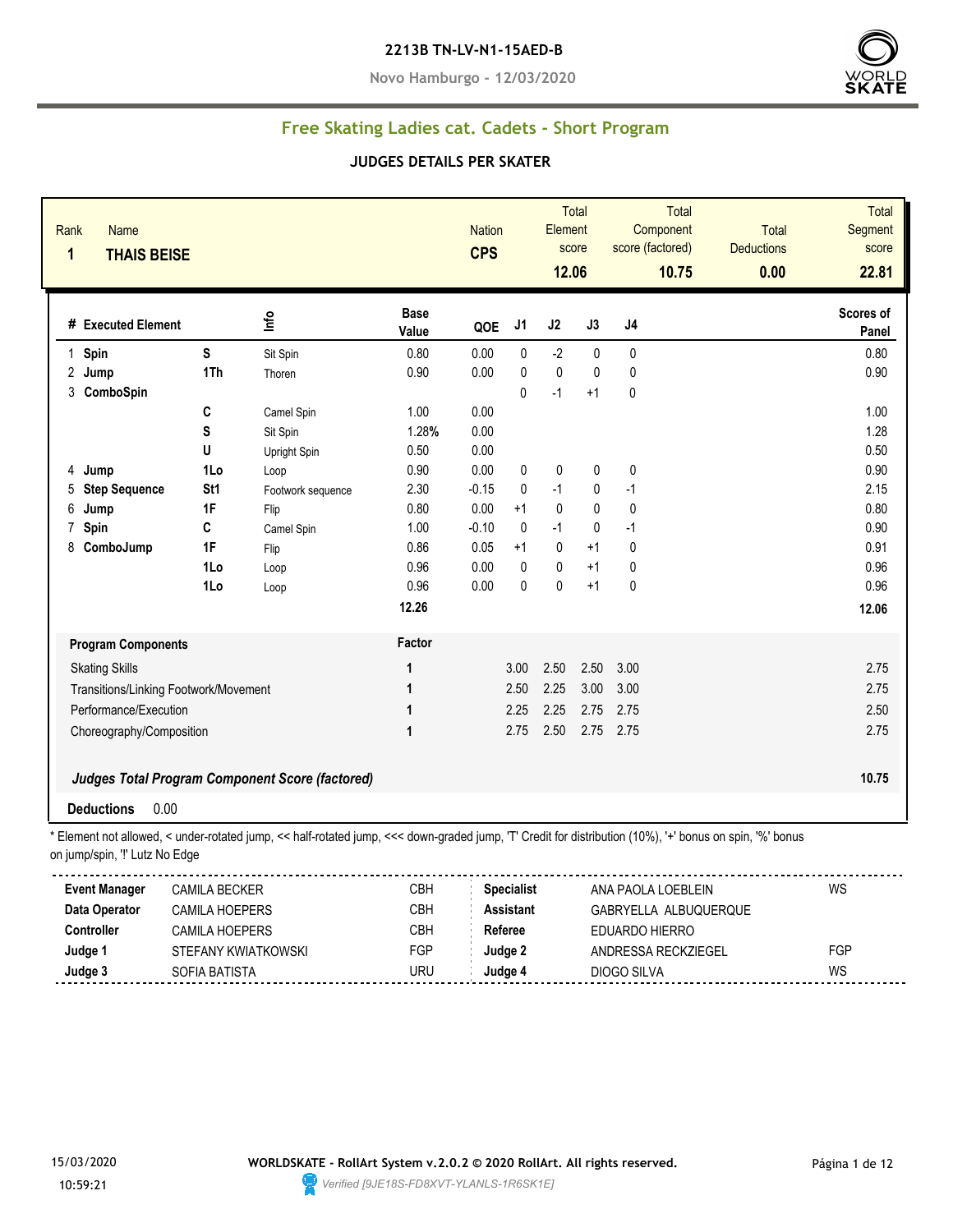#### **JUDGES DETAILS PER SKATER**

| Rank<br>$\overline{2}$ | <b>Name</b><br><b>JÚLIA BRUM</b>      |                 |                                                        |                      | <b>Nation</b><br><b>CPS</b> |                | Element<br>11.38 | <b>Total</b><br>score | score (factored) | <b>Total</b><br>Component<br>8.87 | <b>Total</b><br><b>Deductions</b><br>0.00 | <b>Total</b><br>Segment<br>score<br>20.25 |
|------------------------|---------------------------------------|-----------------|--------------------------------------------------------|----------------------|-----------------------------|----------------|------------------|-----------------------|------------------|-----------------------------------|-------------------------------------------|-------------------------------------------|
|                        | # Executed Element                    |                 | ۴ů                                                     | <b>Base</b><br>Value | QOE                         | J <sub>1</sub> | J2               | J3                    | J <sub>4</sub>   |                                   |                                           | Scores of<br>Panel                        |
| $\mathbf 1$            | ComboJump                             | 1F              | Flip                                                   | 0.86                 | 0.00                        | $\mathbf{0}$   | $\pmb{0}$        | $\mathbf{0}$          | 0                |                                   |                                           | 0.86                                      |
|                        |                                       | 1Lo             | Loop                                                   | 0.96                 | 0.00                        | 0              | $\pmb{0}$        | 0                     | 0                |                                   |                                           | 0.96                                      |
|                        |                                       | 1Lo             | Loop                                                   | 0.96                 | 0.00                        | 0              | 0                | 0                     | 0                |                                   |                                           | 0.96                                      |
| $\overline{2}$<br>Spin |                                       | S               | Sit Spin                                               | 0.80                 | 0.00                        | $\mathbf{0}$   | $\mathbf{0}$     | 0                     | 0                |                                   |                                           | 0.80                                      |
| 3<br>Jump              |                                       | 1Th             | Thoren                                                 | 0.90                 | 0.00                        | $\mathbf{0}$   | $+1$             | 0                     | $\mathbf{0}$     |                                   |                                           | 0.90                                      |
| 4                      | ComboSpin                             |                 |                                                        |                      |                             | $-1$           | 0                | $-1$                  | $-1$             |                                   |                                           |                                           |
|                        |                                       | C               | Camel Spin                                             | 1.00                 | $-0.20$                     |                |                  |                       |                  |                                   |                                           | 0.80                                      |
|                        |                                       | $\mathbf S$     | Sit Spin                                               | 0.80                 | $-0.10$                     |                |                  |                       |                  |                                   |                                           | 0.70                                      |
|                        |                                       | U               | Upright Spin                                           | 0.50                 | $-0.10$                     |                |                  |                       |                  |                                   |                                           | 0.40                                      |
| 5                      | <b>Step Sequence</b>                  | St <sub>1</sub> | Footwork sequence                                      | 2.30                 | 0.00                        | 0              | $-1$             | 0                     | 0                |                                   |                                           | 2.30                                      |
| 6<br>Jump              |                                       | 1F              | Flip                                                   | 0.80                 | 0.00                        | $\mathbf{0}$   | $+1$             | 0                     | 0                |                                   |                                           | 0.80                                      |
| 7<br>Jump              |                                       | 1Lo             | Loop                                                   | 0.90                 | 0.00                        | $\mathbf{0}$   | $-1$             | 0                     | $\mathbf 0$      |                                   |                                           | 0.90                                      |
| 8<br>Spin              |                                       | C               | Camel Spin                                             | 1.00                 | 0.00                        | $\mathbf{0}$   | $\mathbf{0}$     | 0                     | 0                |                                   |                                           | 1.00                                      |
|                        |                                       |                 |                                                        | 11.78                |                             |                |                  |                       |                  |                                   |                                           | 11.38                                     |
|                        | <b>Program Components</b>             |                 |                                                        | Factor               |                             |                |                  |                       |                  |                                   |                                           |                                           |
|                        | <b>Skating Skills</b>                 |                 |                                                        | 1                    |                             | 2.25           | 2.25             | 2.00                  | 2.25             |                                   |                                           | 2.25                                      |
|                        | Transitions/Linking Footwork/Movement |                 |                                                        | 1                    |                             | 2.50           | 2.00             | 2.50                  | 2.00             |                                   |                                           | 2.25                                      |
|                        | Performance/Execution                 |                 |                                                        | 1                    |                             | 2.00           | 1.75             | 2.50                  | 2.75             |                                   |                                           | 2.25                                      |
|                        | Choreography/Composition              |                 |                                                        | $\mathbf 1$          |                             | 2.00           | 2.00             | 2.25                  | 2.50             |                                   |                                           | 2.12                                      |
|                        |                                       |                 |                                                        |                      |                             |                |                  |                       |                  |                                   |                                           |                                           |
|                        |                                       |                 | <b>Judges Total Program Component Score (factored)</b> |                      |                             |                |                  |                       |                  |                                   |                                           | 8.87                                      |
| <b>Deductions</b>      | 0.00                                  |                 |                                                        |                      |                             |                |                  |                       |                  |                                   |                                           |                                           |

| <b>Event Manager</b> | <b>CAMILA BECKER</b> | СВН        | <b>Specialist</b> | ANA PAOLA LOEBLEIN    | WS  |
|----------------------|----------------------|------------|-------------------|-----------------------|-----|
| Data Operator        | CAMILA HOFPFRS       | CBH        | <b>Assistant</b>  | GABRYELLA ALBUQUERQUE |     |
| Controller           | CAMILA HOFPFRS       | СВН        | Referee           | FDUARDO HIFRRO        |     |
| Judge 1              | STEFANY KWIATKOWSKI  | <b>FGP</b> | Judge 2           | ANDRESSA RECKZIEGEL   | FGP |
| Judge 3              | SOFIA BATISTA        | JRU        | Judqe⊿            | DIOGO SILVA           | WS  |
|                      |                      |            |                   |                       |     |

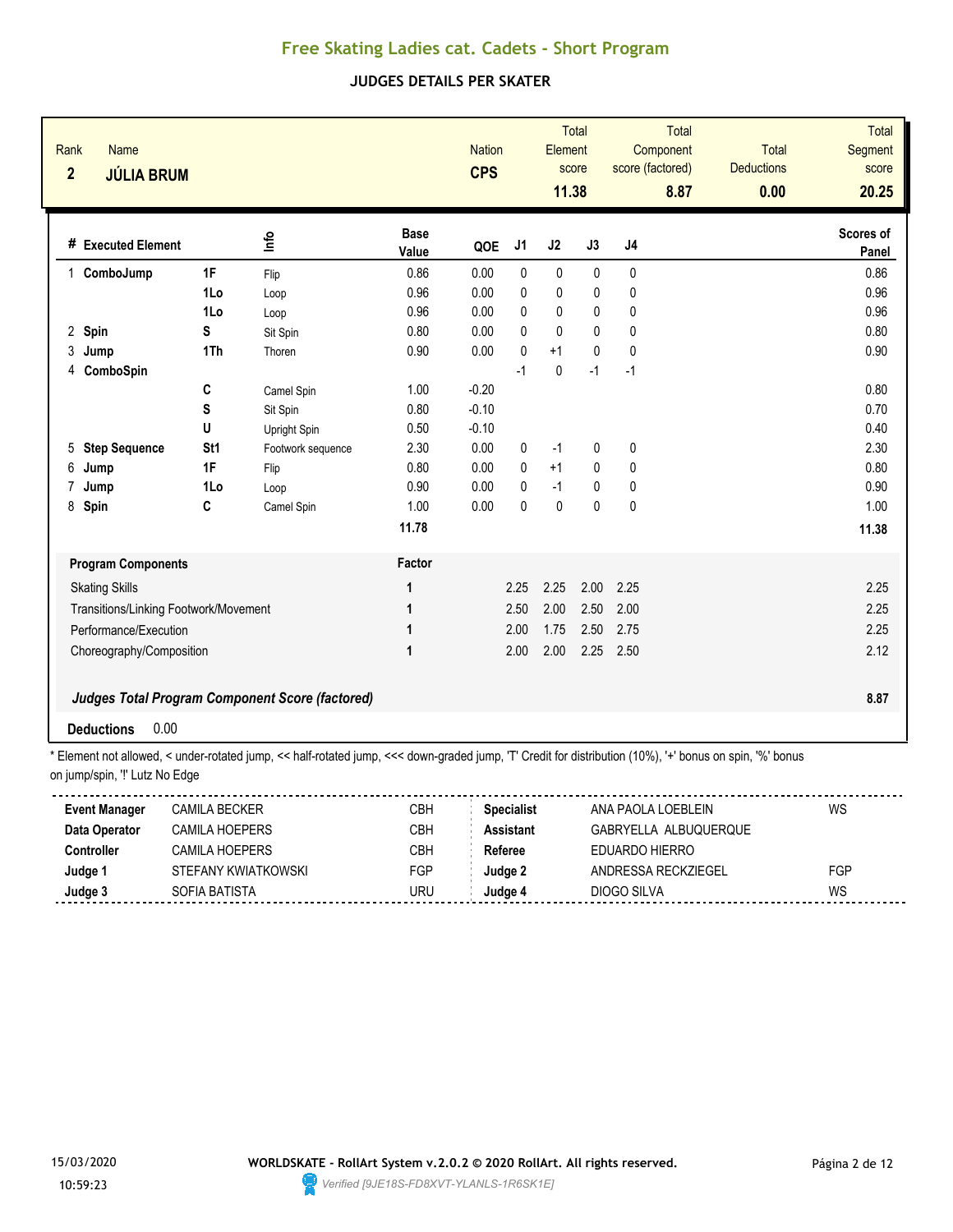### **JUDGES DETAILS PER SKATER**

| Rank<br>Name<br>$\overline{\mathbf{3}}$<br><b>ANA LAURA MOSMANN SARTORI</b> |                                                                                                                                                                |                   |                      | <b>PAP</b> | <b>Total</b><br><b>Nation</b><br>Element<br>score<br>10.68 |              | <b>Total</b><br>Component<br>score (factored)<br>10.00 | <b>Total</b><br><b>Deductions</b><br>$-1.00$ | Total<br>Segment<br>score<br>19.68 |                    |  |
|-----------------------------------------------------------------------------|----------------------------------------------------------------------------------------------------------------------------------------------------------------|-------------------|----------------------|------------|------------------------------------------------------------|--------------|--------------------------------------------------------|----------------------------------------------|------------------------------------|--------------------|--|
| # Executed Element                                                          |                                                                                                                                                                | lnfo              | <b>Base</b><br>Value | QOE        | J1                                                         | J2           | J3                                                     | J <sub>4</sub>                               |                                    | Scores of<br>Panel |  |
| $\mathbf{1}$<br>Jump                                                        | $1\mathsf{L}z$                                                                                                                                                 | Lutz              | 0.90                 | 0.00       | $\mathbf{0}$                                               | 0            | $-2$                                                   | 0                                            |                                    | 0.90               |  |
| 2<br>Spin                                                                   | S                                                                                                                                                              | Sit Spin          | 0.80                 | 0.00       | $\mathbf{0}$                                               | $\pmb{0}$    | $\pmb{0}$                                              | 0                                            |                                    | 0.80               |  |
| <b>Step Sequence</b><br>3                                                   | St1                                                                                                                                                            | Footwork sequence | 2.30                 | 0.00       | $+1$                                                       | $-1$         | $\pmb{0}$                                              | $\pmb{0}$                                    |                                    | 2.30               |  |
| ComboSpin<br>4                                                              |                                                                                                                                                                |                   |                      |            | $\Omega$                                                   | $\mathbf{0}$ | $+1$                                                   | $\mathbf{0}$                                 |                                    |                    |  |
|                                                                             | S                                                                                                                                                              | Sit Spin          | 0.80                 | 0.00       |                                                            |              |                                                        |                                              |                                    | 0.80               |  |
|                                                                             | U                                                                                                                                                              | Upright Spin      | 0.50                 | 0.00       |                                                            |              |                                                        |                                              |                                    | 0.50               |  |
|                                                                             | U                                                                                                                                                              | Upright Spin      | 0.50                 | 0.00       |                                                            |              |                                                        |                                              |                                    | 0.50               |  |
| ComboJump<br>5                                                              | 1Lo                                                                                                                                                            | Loop              | 0.96                 | 0.00       | 0                                                          | 0            | 0                                                      | 0                                            |                                    | 0.96               |  |
|                                                                             | 1Lo                                                                                                                                                            | Loop              | 0.96                 | 0.00       | $\mathbf{0}$                                               | 0            | 0                                                      | 0                                            |                                    | 0.96               |  |
|                                                                             | 1Lo                                                                                                                                                            | Loop              | 0.96                 | 0.00       | $\mathbf{0}$                                               | $\mathbf{0}$ | $\mathbf{0}$                                           | 0                                            |                                    | 0.96               |  |
| 6<br>Jump                                                                   | 1Lo                                                                                                                                                            | Loop              | 0.90                 | 0.00       | $\Omega$                                                   | $-1$         | $\mathbf{0}$                                           | 0                                            |                                    | 0.90               |  |
| 7<br>Jump                                                                   | 1A                                                                                                                                                             | Axel              | 1.30                 | $-0.20$    | $-1$                                                       | $-1$         | $-3$                                                   | $-1$                                         |                                    | 1.10               |  |
| 8<br>Spin                                                                   | <b>NLSit</b>                                                                                                                                                   | Sit Spin No Level | 0.00                 | 0.00       | $-3$                                                       | $-3$         | $-3$                                                   | $-3$                                         |                                    | 0.00               |  |
|                                                                             |                                                                                                                                                                |                   | 10.88                |            |                                                            |              |                                                        |                                              |                                    | 10.68              |  |
| <b>Program Components</b>                                                   |                                                                                                                                                                |                   | Factor               |            |                                                            |              |                                                        |                                              |                                    |                    |  |
| <b>Skating Skills</b>                                                       |                                                                                                                                                                |                   | 1                    |            | 2.25                                                       | 2.75         | 2.25                                                   | 2.75                                         |                                    | 2.50               |  |
| Transitions/Linking Footwork/Movement                                       |                                                                                                                                                                |                   | 1                    |            | 2.25                                                       | 2.25         | 2.00                                                   | 2.50                                         |                                    | 2.25               |  |
| Performance/Execution                                                       |                                                                                                                                                                |                   | 1                    |            | 2.75                                                       | 2.75         | 2.00                                                   | 3.00                                         |                                    | 2.75               |  |
| Choreography/Composition                                                    |                                                                                                                                                                |                   | 1                    |            | 2.00                                                       | 2.50         | 2.50                                                   | 2.75                                         |                                    | 2.50               |  |
| <b>Judges Total Program Component Score (factored)</b>                      |                                                                                                                                                                |                   |                      |            |                                                            |              |                                                        |                                              |                                    | 10.00              |  |
| $-1.00$<br><b>Deductions</b>                                                | Falls:1<br>* Element not ellowed zunder retated jump zz bolf retated jump zzz dewn aroded jump IT! Credit for distribution (100/) Jul benye en epip 10/1 benye |                   |                      |            |                                                            |              |                                                        |                                              |                                    |                    |  |

| <b>Event Manager</b> | CAMILA BECKER       | СВН        | <b>Specialist</b> | ANA PAOLA LOEBLEIN    | WS  |
|----------------------|---------------------|------------|-------------------|-----------------------|-----|
| Data Operator        | CAMILA HOFPFRS      | СВН        | Assistant         | GABRYELLA ALBUQUERQUE |     |
| Controller           | CAMII A HOFPFRS     | СВН        | Referee           | FDUARDO HIFRRO        |     |
| Judge 1              | STEFANY KWIATKOWSKI | <b>FGP</b> | Judae 2           | ANDRESSA RECKZIEGEL   | FGP |
| Judge 3              | SOFIA BATISTA       | URU        | Judge 4           | DIOGO SILVA           | WS  |
|                      |                     |            |                   |                       |     |

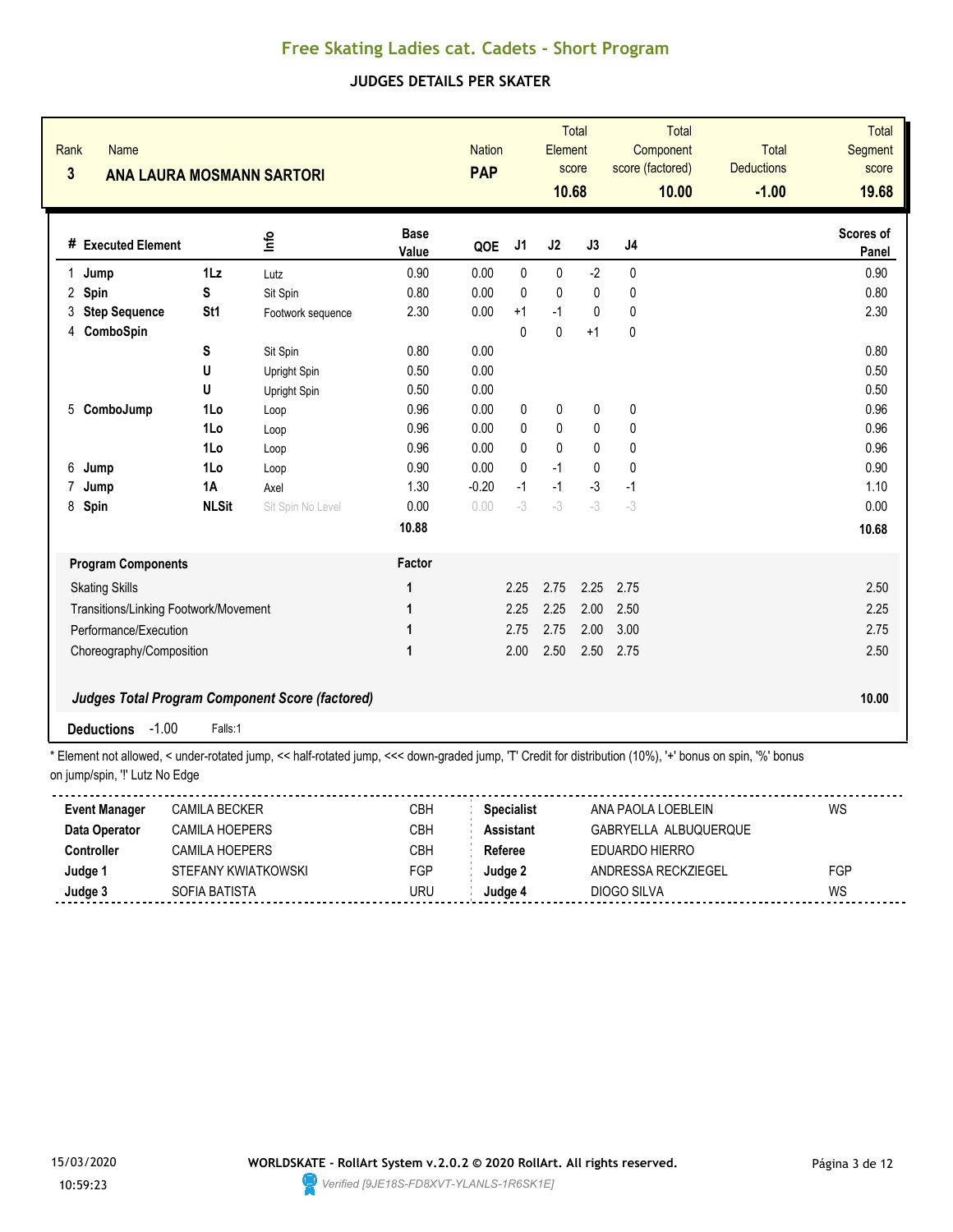### **JUDGES DETAILS PER SKATER**

| Rank<br>Name<br>$\overline{\mathbf{4}}$<br><b>ANA LAURA LEMES HOPPE</b> |                          | <b>Nation</b><br><b>CPS</b> |                      | <b>Total</b><br>Element<br>score<br>11.03 |              | <b>Total</b><br>Component<br>score (factored)<br>9.00 |              | <b>Total</b><br><b>Deductions</b><br>$-1.00$ | <b>Total</b><br><b>Segment</b><br>score<br>19.03 |  |                    |
|-------------------------------------------------------------------------|--------------------------|-----------------------------|----------------------|-------------------------------------------|--------------|-------------------------------------------------------|--------------|----------------------------------------------|--------------------------------------------------|--|--------------------|
| # Executed Element                                                      |                          | <u>nfo</u>                  | <b>Base</b><br>Value | QOE                                       | J1           | J2                                                    | J3           | J <sub>4</sub>                               |                                                  |  | Scores of<br>Panel |
| Spin<br>1                                                               | <b>NLSit</b>             | Sit Spin No Level           | 0.00                 | 0.00                                      | $-3$         | $-3$                                                  | $-3$         | $-3$                                         |                                                  |  | 0.00               |
| 2<br>Jump                                                               | 1A                       | Axel                        | 1.30                 | $-0.10$                                   | $-1$         | 0                                                     | 0            | $-1$                                         |                                                  |  | 1.20               |
| 3<br>Jump                                                               | 1Lo                      | Loop                        | 0.90                 | $-0.05$                                   | $-1$         | $-1$                                                  | $\mathbf 0$  | $\mathbf 0$                                  |                                                  |  | 0.85               |
| ComboSpin<br>4                                                          |                          |                             |                      |                                           | $\mathbf{0}$ | $\mathbf 0$                                           | 0            | 0                                            |                                                  |  |                    |
|                                                                         | C                        | Camel Spin                  | 1.00                 | 0.00                                      |              |                                                       |              |                                              |                                                  |  | 1.00               |
|                                                                         | U                        | Upright Spin                | 0.50                 | 0.00                                      |              |                                                       |              |                                              |                                                  |  | 0.50               |
|                                                                         | U                        | Upright Spin                | 0.50                 | 0.00                                      |              |                                                       |              |                                              |                                                  |  | 0.50               |
| ComboJump<br>5                                                          | 1Lz                      | Lutz                        | 0.96                 | 0.00                                      | $+1$         | 0                                                     | -1           | 0                                            |                                                  |  | 0.96               |
|                                                                         | 1Lo                      | Loop                        | 0.96                 | 0.00                                      | $\mathbf{0}$ | $\mathbf{0}$                                          | 0            | 0                                            |                                                  |  | 0.96               |
|                                                                         | 1Lo                      | Loop                        | 0.96                 | 0.00                                      | 0            | $+1$                                                  | 0            | 0                                            |                                                  |  | 0.96               |
| 6<br>Jump                                                               | 1F                       | Flip                        | 0.80                 | 0.00                                      | $\Omega$     | $\mathbf{0}$                                          | $\mathbf{0}$ | 0                                            |                                                  |  | 0.80               |
| <b>Step Sequence</b>                                                    | St <sub>1</sub>          | Footwork sequence           | 2.30                 | 0.00                                      | $-1$         | 0                                                     | 0            | $\mathbf{0}$                                 |                                                  |  | 2.30               |
| Spin<br>8                                                               | C                        | Camel Spin                  | 1.00                 | 0.00                                      | $\mathbf 0$  | $\mathbf 0$                                           | 0            | $-1$                                         |                                                  |  | 1.00               |
|                                                                         |                          |                             | 11.18                |                                           |              |                                                       |              |                                              |                                                  |  | 11.03              |
| <b>Program Components</b>                                               |                          |                             | Factor               |                                           |              |                                                       |              |                                              |                                                  |  |                    |
| <b>Skating Skills</b>                                                   |                          |                             | 1                    |                                           | 1.75         | 2.50                                                  | 2.25         | 2.50                                         |                                                  |  | 2.38               |
| Transitions/Linking Footwork/Movement                                   |                          |                             | 1                    |                                           | 1.50         | 2.25                                                  | 2.50         | 2.25                                         |                                                  |  | 2.25               |
| Performance/Execution                                                   |                          |                             | 1                    |                                           | 2.00         | 2.50                                                  | 2.00         | 2.25                                         |                                                  |  | 2.12               |
|                                                                         |                          |                             | 1                    |                                           | 2.00         | 2.25                                                  | 2.25         | 2.50                                         |                                                  |  | 2.25               |
|                                                                         | Choreography/Composition |                             |                      |                                           |              |                                                       |              |                                              |                                                  |  |                    |
| Judges Total Program Component Score (factored)<br>9.00                 |                          |                             |                      |                                           |              |                                                       |              |                                              |                                                  |  |                    |
| $-1.00$<br><b>Deductions</b>                                            | Falls:1                  |                             |                      |                                           |              |                                                       |              |                                              |                                                  |  |                    |

| <b>Event Manager</b> | <b>CAMILA BECKER</b> | СВН | <b>Specialist</b> | ANA PAOLA LOEBLEIN    | WS  |
|----------------------|----------------------|-----|-------------------|-----------------------|-----|
| Data Operator        | CAMILA HOFPFRS       | CBH | <b>Assistant</b>  | GABRYELLA ALBUQUERQUE |     |
| Controller           | CAMILA HOFPFRS       | СВН | Referee           | FDUARDO HIFRRO        |     |
| Judge 1              | STEFANY KWIATKOWSKI  | FGP | Judge 2           | ANDRESSA RECKZIEGEL   | FGP |
| Judge 3              | SOFIA BATISTA        | JRU | Judqe⊿            | DIOGO SILVA           | WS  |
|                      |                      |     |                   |                       |     |

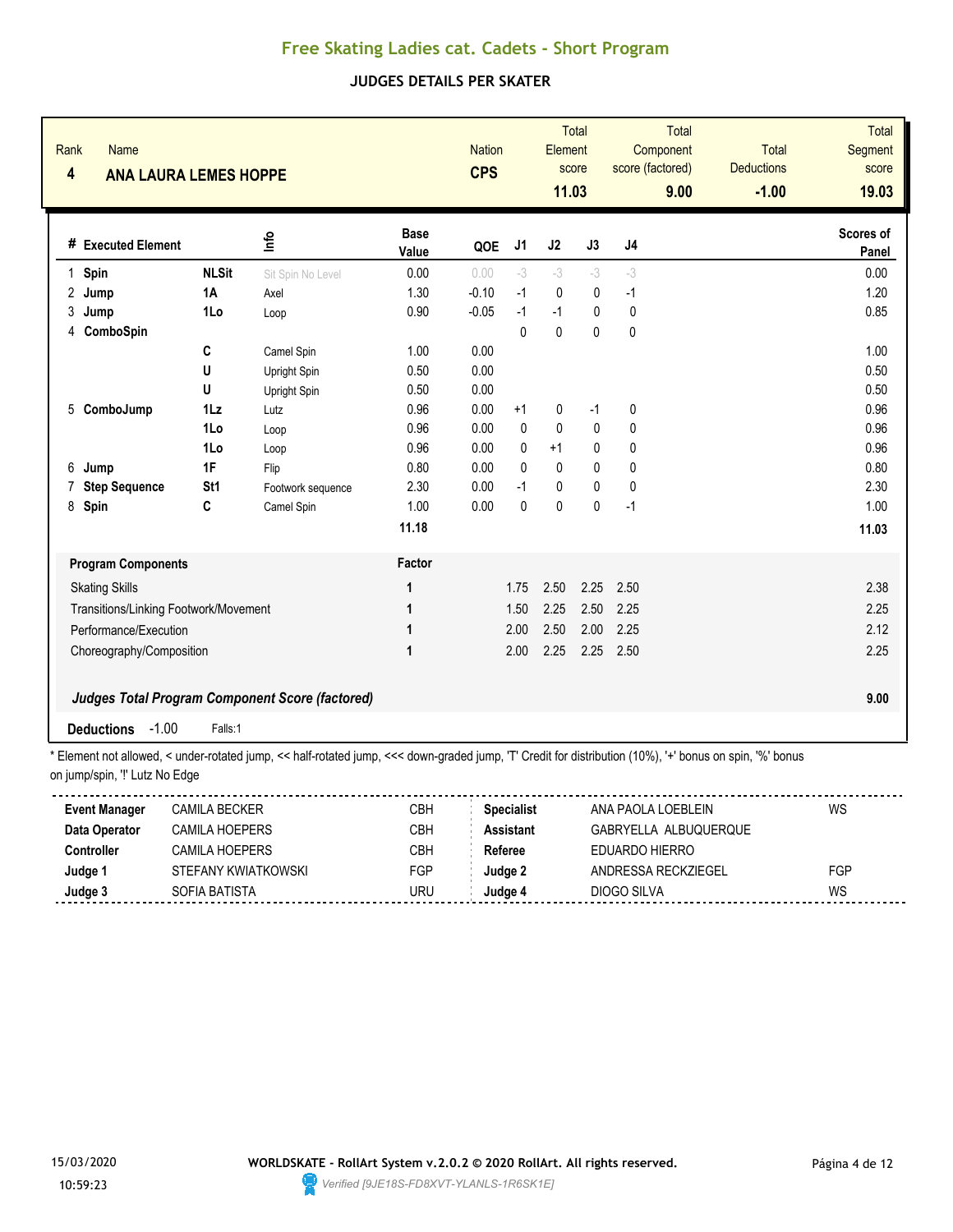### **JUDGES DETAILS PER SKATER**

| Rank<br>$5\phantom{.0}$ | <b>Name</b><br><b>PALOMA OLIVA FRINA</b> |              |                                                 |                      | <b>Nation</b><br><b>GPP</b> |                | Element      | <b>Total</b><br>score<br>9.73 | <b>Total</b><br>Component<br>score (factored)<br>9.13 | <b>Total</b><br><b>Deductions</b><br>0.00 | <b>Total</b><br><b>Segment</b><br>score<br>18.86 |
|-------------------------|------------------------------------------|--------------|-------------------------------------------------|----------------------|-----------------------------|----------------|--------------|-------------------------------|-------------------------------------------------------|-------------------------------------------|--------------------------------------------------|
|                         | # Executed Element                       |              | ١f٥                                             | <b>Base</b><br>Value | QOE                         | J <sub>1</sub> | J2           | J3                            | J <sub>4</sub>                                        |                                           | Scores of<br>Panel                               |
| $\mathbf{1}$            | Jump                                     | 1Th          | Thoren                                          | 0.90                 | 0.00                        | $\mathbf{0}$   | $\mathbf 0$  | $\mathbf{0}$                  | $\mathbf{0}$                                          |                                           | 0.90                                             |
| 2                       | Jump                                     | $1A \ll$     | Axel                                            | 0.65                 | $-0.30$                     | $-3$           | $-2$         | $-2$                          | $-2$                                                  |                                           | 0.35                                             |
| 3                       | <b>Step Sequence</b>                     | St1          | Footwork sequence                               | 2.30                 | 0.00                        | $\mathbf{0}$   | $\mathbf{0}$ | $-1$                          | $\mathbf{0}$                                          |                                           | 2.30                                             |
| 4                       | ComboSpin                                |              |                                                 |                      |                             | $-1$           | $-1$         | $-1$                          | $-1$                                                  |                                           |                                                  |
|                         |                                          | <b>NLCam</b> | Camel Spin No Level                             | 0.00                 | 0.00                        |                |              |                               |                                                       |                                           | 0.00                                             |
|                         |                                          | U            | Upright Spin                                    | 0.50                 | $-0.10$                     |                |              |                               |                                                       |                                           | 0.40                                             |
|                         |                                          | U            | Upright Spin                                    | 0.50                 | $-0.10$                     |                |              |                               |                                                       |                                           | 0.40                                             |
| 5                       | ComboJump                                | 1Lo          | Loop                                            | 0.96                 | 0.00                        | 0              | 0            | 0                             | 0                                                     |                                           | 0.96                                             |
|                         |                                          | 1Lo          | Loop                                            | 0.96                 | 0.00                        | $\mathbf{0}$   | 0            | 0                             | 0                                                     |                                           | 0.96                                             |
|                         |                                          | 1Lo          | Loop                                            | 0.96                 | 0.00                        | $-1$           | $\mathbf{0}$ | 0                             | 0                                                     |                                           | 0.96                                             |
| 6                       | Spin                                     | S            | Sit Spin                                        | 0.80                 | 0.00                        | $-1$           | 0            | $\mathbf{0}$                  | 0                                                     |                                           | 0.80                                             |
| 7                       | Jump                                     | 1Lo          | Loop                                            | 0.90                 | 0.00                        | $\mathbf{0}$   | $\mathbf{0}$ | $+1$                          | 0                                                     |                                           | 0.90                                             |
| 8                       | Spin                                     | S            | Sit Spin                                        | 0.80                 | 0.00                        | 0              | $\pmb{0}$    | $\pmb{0}$                     | 0                                                     |                                           | 0.80                                             |
|                         |                                          |              |                                                 | 10.23                |                             |                |              |                               |                                                       |                                           | 9.73                                             |
|                         | <b>Program Components</b>                |              |                                                 | Factor               |                             |                |              |                               |                                                       |                                           |                                                  |
|                         | <b>Skating Skills</b>                    |              |                                                 | 1                    |                             | 2.50           | 2.50         | 2.50                          | 2.50                                                  |                                           | 2.50                                             |
|                         | Transitions/Linking Footwork/Movement    |              |                                                 | 1                    |                             | 2.00           | 2.00         | 2.00                          | 2.00                                                  |                                           | 2.00                                             |
|                         | Performance/Execution                    |              |                                                 | 1                    |                             | 2.25           | 2.50         | 2.25                          | 2.50                                                  |                                           | 2.38                                             |
|                         | Choreography/Composition                 |              |                                                 | 1                    |                             | 2.25           | 2.25         | 2.25                          | 2.25                                                  |                                           | 2.25                                             |
|                         |                                          |              | Judges Total Program Component Score (factored) |                      |                             |                |              |                               |                                                       |                                           | 9.13                                             |
|                         | 0.00<br><b>Deductions</b>                |              |                                                 |                      |                             |                |              |                               |                                                       |                                           |                                                  |

| <b>Event Manager</b> | CAMILA BECKER       | СВН | <b>Specialist</b> | ANA PAOLA LOEBLEIN    | WS  |
|----------------------|---------------------|-----|-------------------|-----------------------|-----|
| Data Operator        | CAMILA HOFPFRS      | СВН | Assistant         | GABRYELLA ALBUQUERQUE |     |
| Controller           | CAMII A HOFPFRS     | СВН | Referee           | FDUARDO HIFRRO        |     |
| Judge 1              | STEFANY KWIATKOWSKI | FGP | Judae 2           | ANDRESSA RECKZIEGEL   | FGP |
| Judge 3              | SOFIA BATISTA       | URU | Judge 4           | DIOGO SILVA           | WS  |
|                      |                     |     |                   |                       |     |

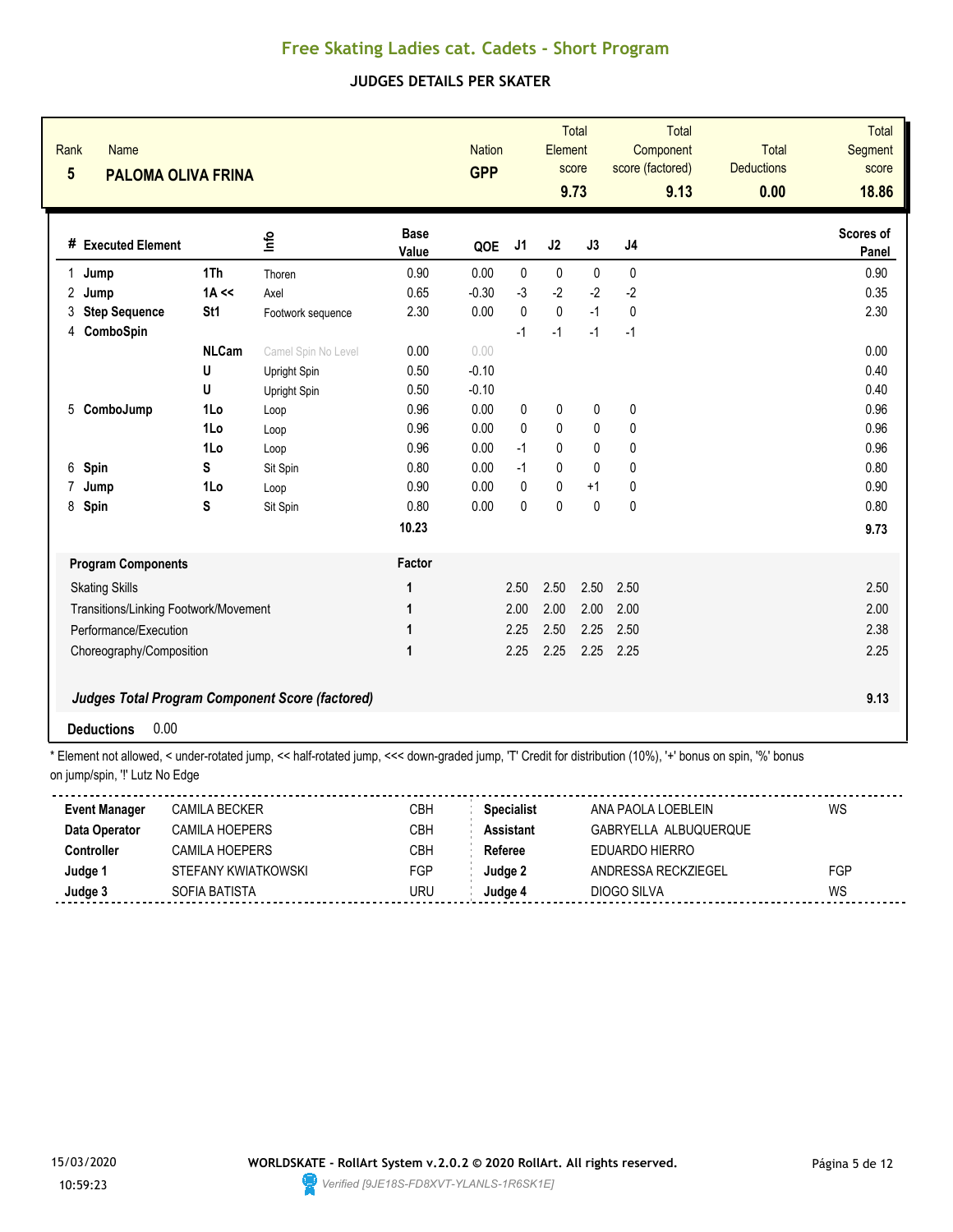### **JUDGES DETAILS PER SKATER**

| Rank<br>$6\phantom{a}$ | <b>Name</b><br><b>LUÍZA ROSSATO AGUIAR</b>              |                 |                     |                      | <b>Nation</b><br><b>GPP</b> |                | <b>Total</b><br>Element<br>score<br>9.73 |              | <b>Total</b><br>Component<br>score (factored)<br>8.24 | <b>Total</b><br><b>Deductions</b><br>$-1.00$ | <b>Total</b><br><b>Segment</b><br>score<br>16.97 |
|------------------------|---------------------------------------------------------|-----------------|---------------------|----------------------|-----------------------------|----------------|------------------------------------------|--------------|-------------------------------------------------------|----------------------------------------------|--------------------------------------------------|
|                        | # Executed Element                                      |                 | <u>lnfo</u>         | <b>Base</b><br>Value | QOE                         | J <sub>1</sub> | J2                                       | J3           | J <sub>4</sub>                                        |                                              | Scores of<br>Panel                               |
| $\mathbf{1}$<br>Jump   |                                                         | 1Th             | Thoren              | 0.90                 | 0.00                        | $\mathbf{0}$   | $\mathbf 0$                              | $\mathbf 0$  | $\mathbf{0}$                                          |                                              | 0.90                                             |
| $\mathbf{2}$<br>Jump   |                                                         | 1Lo             | Loop                | 0.90                 | 0.00                        | 0              | $+1$                                     | 0            | 0                                                     |                                              | 0.90                                             |
| 3                      | ComboSpin                                               |                 |                     |                      |                             | $\Omega$       | $\mathbf 0$                              | $\mathbf{0}$ | $\mathbf 0$                                           |                                              |                                                  |
|                        |                                                         | S               | Sit Spin            | 0.80                 | 0.00                        |                |                                          |              |                                                       |                                              | 0.80                                             |
|                        |                                                         | S               | Sit Spin            | 0.80                 | 0.00                        |                |                                          |              |                                                       |                                              | 0.80                                             |
|                        |                                                         | U               | Upright Spin        | 0.50                 | 0.00                        |                |                                          |              |                                                       |                                              | 0.50                                             |
| 4                      | <b>Step Sequence</b>                                    | St <sub>1</sub> | Footwork sequence   | 2.30                 | $-0.15$                     | 0              | $-1$                                     | 0            | $-1$                                                  |                                              | 2.15                                             |
| 5                      | ComboJump                                               | 1Lo             | Loop                | 0.96                 | 0.00                        | 0              | 0                                        | 0            | 0                                                     |                                              | 0.96                                             |
|                        |                                                         | 1Lo             | Loop                | 0.96                 | 0.00                        | 0              | 0                                        | 0            | 0                                                     |                                              | 0.96                                             |
|                        |                                                         | 1Lo             | Loop                | 0.96                 | 0.00                        | 0              | $\pmb{0}$                                | $\mathbf 0$  | 0                                                     |                                              | 0.96                                             |
| 6<br>Spin              |                                                         | <b>NLCam</b>    | Camel Spin No Level | 0.00                 | 0.00                        | $-3$           | $-3$                                     | $-3$         | $-3$                                                  |                                              | 0.00                                             |
| 7<br>Jump              |                                                         | 1F              | Flip                | 0.80                 | 0.00                        | $+1$           | 0                                        | $-1$         | 0                                                     |                                              | 0.80                                             |
| 8<br>Spin              |                                                         | <b>NLSit</b>    | Sit Spin No Level   | 0.00                 | 0.00                        | $-3$           | $-2$                                     | $-3$         | $-3$                                                  |                                              | 0.00                                             |
|                        |                                                         |                 |                     | 9.88                 |                             |                |                                          |              |                                                       |                                              | 9.73                                             |
|                        | <b>Program Components</b>                               |                 |                     | Factor               |                             |                |                                          |              |                                                       |                                              |                                                  |
|                        | <b>Skating Skills</b>                                   |                 |                     | 1                    |                             | 2.25           | 2.50                                     | 2.00         | 2.00                                                  |                                              | 2.12                                             |
|                        | Transitions/Linking Footwork/Movement                   |                 |                     | 1                    |                             | 2.00           | 2.00                                     | 2.00         | 1.75                                                  |                                              | 2.00                                             |
|                        | Performance/Execution                                   |                 |                     | 1                    |                             | 2.00           | 2.00                                     | 1.50         | 2.00                                                  |                                              | 2.00                                             |
|                        | Choreography/Composition                                |                 |                     | 1                    |                             | 2.25           | 2.25                                     | 2.00         | 2.00                                                  |                                              | 2.12                                             |
|                        | Judges Total Program Component Score (factored)<br>8.24 |                 |                     |                      |                             |                |                                          |              |                                                       |                                              |                                                  |
| <b>Deductions</b>      | $-1.00$                                                 | Falls:1         |                     |                      |                             |                |                                          |              |                                                       |                                              |                                                  |

| <b>Event Manager</b> | <b>CAMILA BECKER</b> | СВН | <b>Specialist</b> | ANA PAOLA LOEBLEIN    | WS  |
|----------------------|----------------------|-----|-------------------|-----------------------|-----|
| Data Operator        | CAMILA HOFPFRS       | CBH | <b>Assistant</b>  | GABRYELLA ALBUQUERQUE |     |
| Controller           | CAMILA HOFPFRS       | СВН | Referee           | FDUARDO HIFRRO        |     |
| Judge 1              | STEFANY KWIATKOWSKI  | FGP | Judge 2           | ANDRESSA RECKZIEGEL   | FGP |
| Judge 3              | SOFIA BATISTA        | JRU | Judqe⊿            | DIOGO SILVA           | WS  |
|                      |                      |     |                   |                       |     |

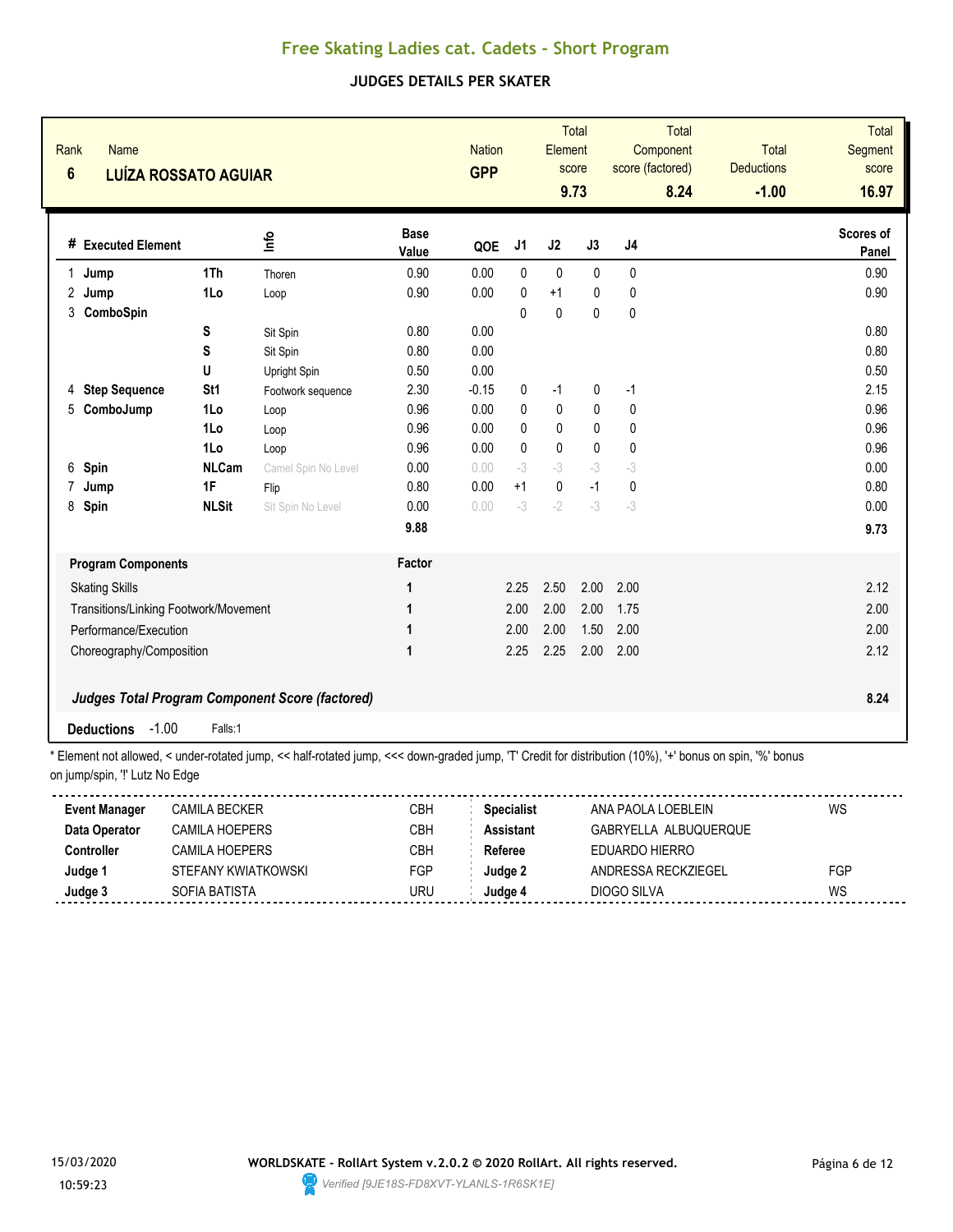### **JUDGES DETAILS PER SKATER**

| Rank<br>$\overline{7}$ | <b>Name</b><br><b>BIANCA SARTORI FANTIN</b> |              |                                                        |                      | <b>Nation</b><br><b>APA</b> |                | <b>Total</b><br>Element<br>score<br>8.74 |              | Component<br>score (factored) | <b>Total</b><br>Total<br><b>Deductions</b><br>0.00<br>7.25 | <b>Total</b><br><b>Segment</b><br>score<br>15.99 |
|------------------------|---------------------------------------------|--------------|--------------------------------------------------------|----------------------|-----------------------------|----------------|------------------------------------------|--------------|-------------------------------|------------------------------------------------------------|--------------------------------------------------|
|                        | # Executed Element                          |              | 울                                                      | <b>Base</b><br>Value | QOE                         | J <sub>1</sub> | J2                                       | J3           | J <sub>4</sub>                |                                                            | Scores of<br>Panel                               |
| $\mathbf{1}$<br>Spin   |                                             | S            | Sit Spin                                               | 1.28%                | $-0.05$                     | $-1$           | $-1$                                     | $\mathbf{0}$ | 0                             |                                                            | 1.23                                             |
| 2<br>Jump              |                                             | 1Th <        | Thoren                                                 | 0.63                 | $-0.10$                     | $-1$           | $-1$                                     | $-1$         | $-1$                          |                                                            | 0.53                                             |
| 3<br>Jump              |                                             | 1F           | Flip                                                   | 0.80                 | 0.05                        | $+1$           | $+1$                                     | $\mathbf{0}$ | $\mathbf{0}$                  |                                                            | 0.85                                             |
| 4                      | ComboSpin                                   |              |                                                        |                      |                             | $-1$           | $-2$                                     | $-2$         | $-2$                          |                                                            |                                                  |
|                        |                                             | <b>NLUpr</b> | Upright Spin No level                                  | 0.00                 | 0.00                        |                |                                          |              |                               |                                                            | 0.00                                             |
|                        |                                             | U            | Upright Spin                                           | 0.50                 | $-0.20$                     |                |                                          |              |                               |                                                            | 0.30                                             |
|                        |                                             | U            | Upright Spin                                           | 0.50                 | $-0.20$                     |                |                                          |              |                               |                                                            | 0.30                                             |
| 5<br>Jump              |                                             | 1Lo          | Loop                                                   | 0.90                 | 0.00                        | $-1$           | 0                                        | 0            | 0                             |                                                            | 0.90                                             |
| 6                      | ComboJump                                   | 1Lo          | Loop                                                   | 0.96                 | 0.00                        | $\mathbf{0}$   | 0                                        | $\mathbf{0}$ | 0                             |                                                            | 0.96                                             |
|                        |                                             | 1Lo          | Loop                                                   | 0.96                 | 0.00                        | $-1$           | $\mathbf{0}$                             | $\mathbf{0}$ | $\mathbf{0}$                  |                                                            | 0.96                                             |
|                        |                                             | 1Lo          | Loop                                                   | 0.96                 | $-0.15$                     | $-3$           | $-1$                                     | $-1$         | $-2$                          |                                                            | 0.81                                             |
| 7                      | <b>Step Sequence</b>                        | <b>StB</b>   | Footwork sequence                                      | 1.80                 | $-0.30$                     | $-1$           | $-1$                                     | $-1$         | $\mathbf{0}$                  |                                                            | 1.50                                             |
| 8<br>Spin              |                                             | U            | Upright Spin                                           | 0.50                 | $-0.10$                     | $-1$           | $-1$                                     | $-1$         | $-1$                          |                                                            | 0.40                                             |
|                        |                                             |              |                                                        | 9.79                 |                             |                |                                          |              |                               |                                                            | 8.74                                             |
|                        | <b>Program Components</b>                   |              |                                                        | Factor               |                             |                |                                          |              |                               |                                                            |                                                  |
|                        | <b>Skating Skills</b>                       |              |                                                        | 1                    |                             | 2.00           | 2.00                                     | 1.25         | 2.00                          |                                                            | 2.00                                             |
|                        | Transitions/Linking Footwork/Movement       |              |                                                        | $\mathbf{1}$         |                             | 2.00           | 1.75                                     | 1.25         | 1.75                          |                                                            | 1.75                                             |
|                        | Performance/Execution                       |              |                                                        | 1                    |                             | 1.75           | 1.75                                     | 1.75         | 2.25                          |                                                            | 1.75                                             |
|                        | Choreography/Composition                    |              |                                                        | 1                    |                             | 1.75           | 1.75                                     | 1.50         | 2.00                          |                                                            | 1.75                                             |
|                        | 0.00<br><b>Deductions</b>                   |              | <b>Judges Total Program Component Score (factored)</b> |                      |                             |                |                                          |              |                               |                                                            | 7.25                                             |

| <b>Event Manager</b> | CAMILA BECKER       | СВН        | <b>Specialist</b> | ANA PAOLA LOEBLEIN    | WS  |
|----------------------|---------------------|------------|-------------------|-----------------------|-----|
| Data Operator        | CAMILA HOFPFRS      | СВН        | Assistant         | GABRYELLA ALBUQUERQUE |     |
| Controller           | CAMII A HOFPFRS     | СВН        | Referee           | FDUARDO HIFRRO        |     |
| Judge 1              | STEFANY KWIATKOWSKI | <b>FGP</b> | Judae 2           | ANDRESSA RECKZIEGEL   | FGP |
| Judge 3              | SOFIA BATISTA       | URU        | Judge 4           | DIOGO SILVA           | WS  |
|                      |                     |            |                   |                       |     |

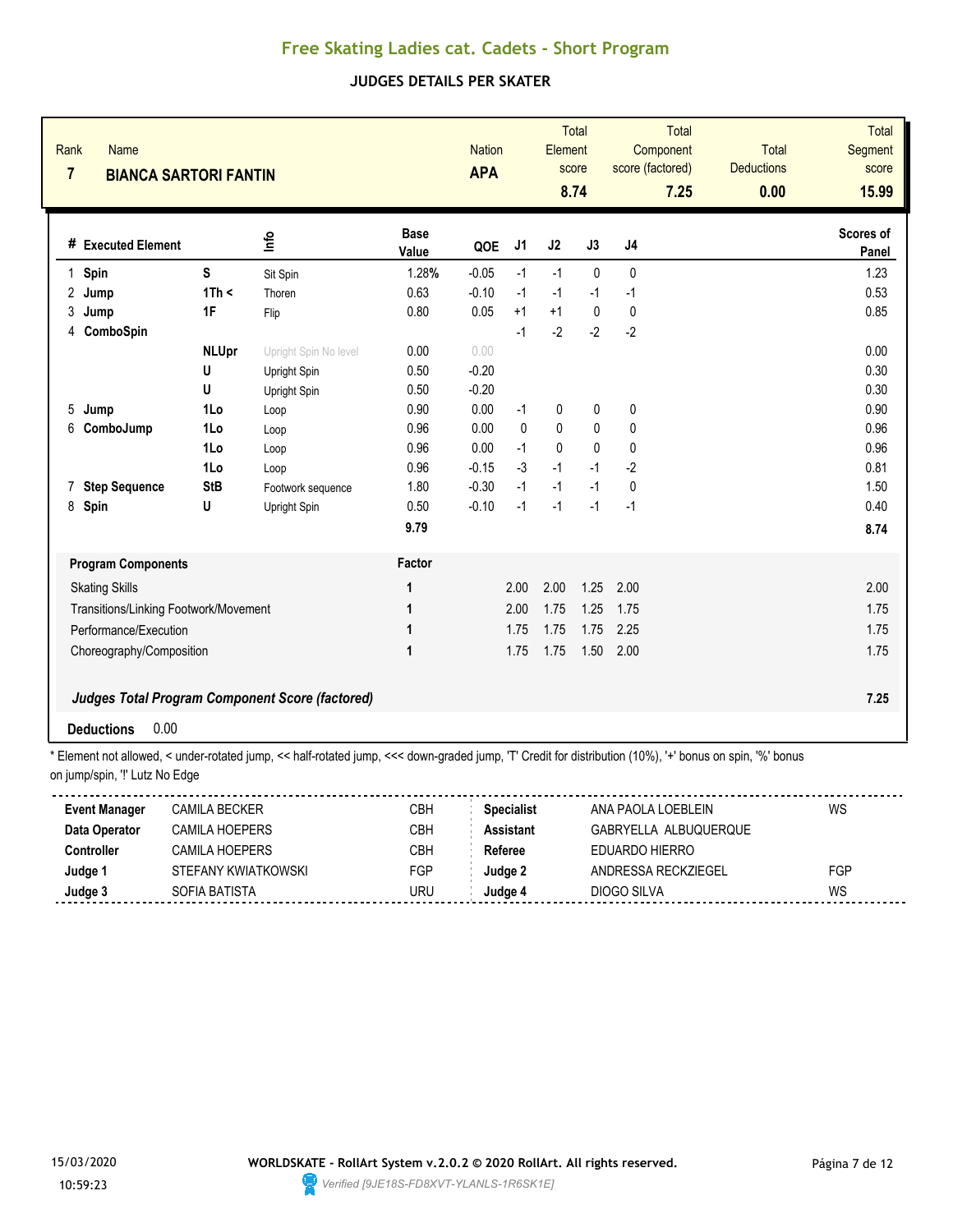### **JUDGES DETAILS PER SKATER**

| Rank<br>$\boldsymbol{8}$ | <b>Name</b><br><b>ISABELA LIMA DA COSTA REGO TEIXEIRA</b> |                 |                   |                      | <b>Nation</b><br><b>PAP</b> | Total<br>Element<br>score<br>9.06 |              |              | <b>Total</b><br>Component<br>score (factored)<br>7.64 |  | <b>Total</b><br><b>Deductions</b><br>$-1.00$ | <b>Total</b><br><b>Segment</b><br>score<br>15.70 |
|--------------------------|-----------------------------------------------------------|-----------------|-------------------|----------------------|-----------------------------|-----------------------------------|--------------|--------------|-------------------------------------------------------|--|----------------------------------------------|--------------------------------------------------|
|                          | # Executed Element                                        |                 | <u>Info</u>       | <b>Base</b><br>Value | QOE                         | J1                                | J2           | J3           | J <sub>4</sub>                                        |  |                                              | Scores of<br>Panel                               |
| 1.<br>Jump               |                                                           | 1Lo             | Loop              | 0.90                 | 0.00                        | 0                                 | $+1$         | $\pmb{0}$    | $\pmb{0}$                                             |  |                                              | 0.90                                             |
| 2<br>Spin                |                                                           | <b>NLSit</b>    | Sit Spin No Level | 0.00                 | 0.00                        | $-3$                              | $-3$         | $-3$         | $-3$                                                  |  |                                              | 0.00                                             |
| 3                        | <b>Step Sequence</b>                                      | St <sub>2</sub> | Footwork sequence | 3.30                 | 0.00                        | $\mathbf{0}$                      | $-1$         | $\mathbf 0$  | $\mathbf 0$                                           |  |                                              | 3.30                                             |
|                          | 4 ComboJump                                               | 1Lo             | Loop              | 0.96                 | 0.00                        | $\Omega$                          | $\mathbf{0}$ | $\mathbf{0}$ | 0                                                     |  |                                              | 0.96                                             |
|                          |                                                           | 1Lo             | Loop              | 0.96                 | 0.00                        | $\Omega$                          | 0            | $\mathbf{0}$ | 0                                                     |  |                                              | 0.96                                             |
|                          |                                                           | 1Lo             | Loop              | 0.96                 | 0.00                        | $\mathbf 0$                       | $\pmb{0}$    | 0            | $\mathbf{0}$                                          |  |                                              | 0.96                                             |
| 5                        | ComboSpin                                                 |                 |                   |                      |                             | $-1$                              | $-2$         | $\pmb{0}$    | $-1$                                                  |  |                                              |                                                  |
|                          |                                                           | <b>NLSit</b>    | Sit Spin No Level | $0.00*$              |                             |                                   |              |              |                                                       |  |                                              |                                                  |
|                          |                                                           | <b>NLSit</b>    | Sit Spin No Level | $0.00*$              |                             |                                   |              |              |                                                       |  |                                              |                                                  |
|                          |                                                           | U               | Upright Spin      | $0.50*$              |                             |                                   |              |              |                                                       |  |                                              |                                                  |
| 6<br>Jump                |                                                           | 1Th <           | Thoren            | 0.63                 | $-0.10$                     | $-1$                              | $-1$         | $-1$         | $-1$                                                  |  |                                              | 0.53                                             |
| 7<br>Jump                |                                                           | 1F              | Flip              | 0.80                 | 0.00                        | $\mathbf{0}$                      | $+1$         | $\mathbf 0$  | $\mathbf 0$                                           |  |                                              | 0.80                                             |
| 8<br>Spin                |                                                           | U               | Upright Spin      | 0.60%                | 0.05                        | $\mathbf{0}$                      | $+1$         | $\mathbf{0}$ | $+1$                                                  |  |                                              | 0.65                                             |
|                          |                                                           |                 |                   | 9.11                 |                             |                                   |              |              |                                                       |  |                                              | 9.06                                             |
|                          | <b>Program Components</b>                                 |                 |                   | Factor               |                             |                                   |              |              |                                                       |  |                                              |                                                  |
|                          | <b>Skating Skills</b>                                     |                 |                   | 1                    |                             | 2.25                              | 2.00         | 2.00         | 2.00                                                  |  |                                              | 2.00                                             |
|                          | Transitions/Linking Footwork/Movement                     |                 |                   | 1                    |                             | 2.00                              | 1.75         | 2.25         | 1.50                                                  |  |                                              | 1.88                                             |
|                          | Performance/Execution                                     |                 |                   | 1                    |                             | 1.75                              | 1.75         | 2.00         | 2.00                                                  |  |                                              | 1.88                                             |
|                          | Choreography/Composition                                  |                 |                   | 1                    |                             | 2.25                              | 2.00         | 1.75         | 1.75                                                  |  |                                              | 1.88                                             |
|                          | <b>Judges Total Program Component Score (factored)</b>    |                 |                   |                      |                             |                                   |              |              |                                                       |  |                                              | 7.64                                             |
| <b>Deductions</b>        | $-1.00$                                                   | Falls:1         |                   |                      |                             |                                   |              |              |                                                       |  |                                              |                                                  |

| <b>Event Manager</b> | <b>CAMILA BECKER</b> | СВН        | <b>Specialist</b> | ANA PAOLA LOEBLEIN    | WS  |
|----------------------|----------------------|------------|-------------------|-----------------------|-----|
| Data Operator        | CAMILA HOFPFRS       | CBH        | <b>Assistant</b>  | GABRYELLA ALBUQUERQUE |     |
| Controller           | CAMILA HOFPFRS       | СВН        | Referee           | FDUARDO HIFRRO        |     |
| Judge 1              | STEFANY KWIATKOWSKI  | <b>FGP</b> | Judge 2           | ANDRESSA RECKZIEGEL   | FGP |
| Judge 3              | SOFIA BATISTA        | JRU        | Judqe⊿            | DIOGO SILVA           | WS  |
|                      |                      |            |                   |                       |     |

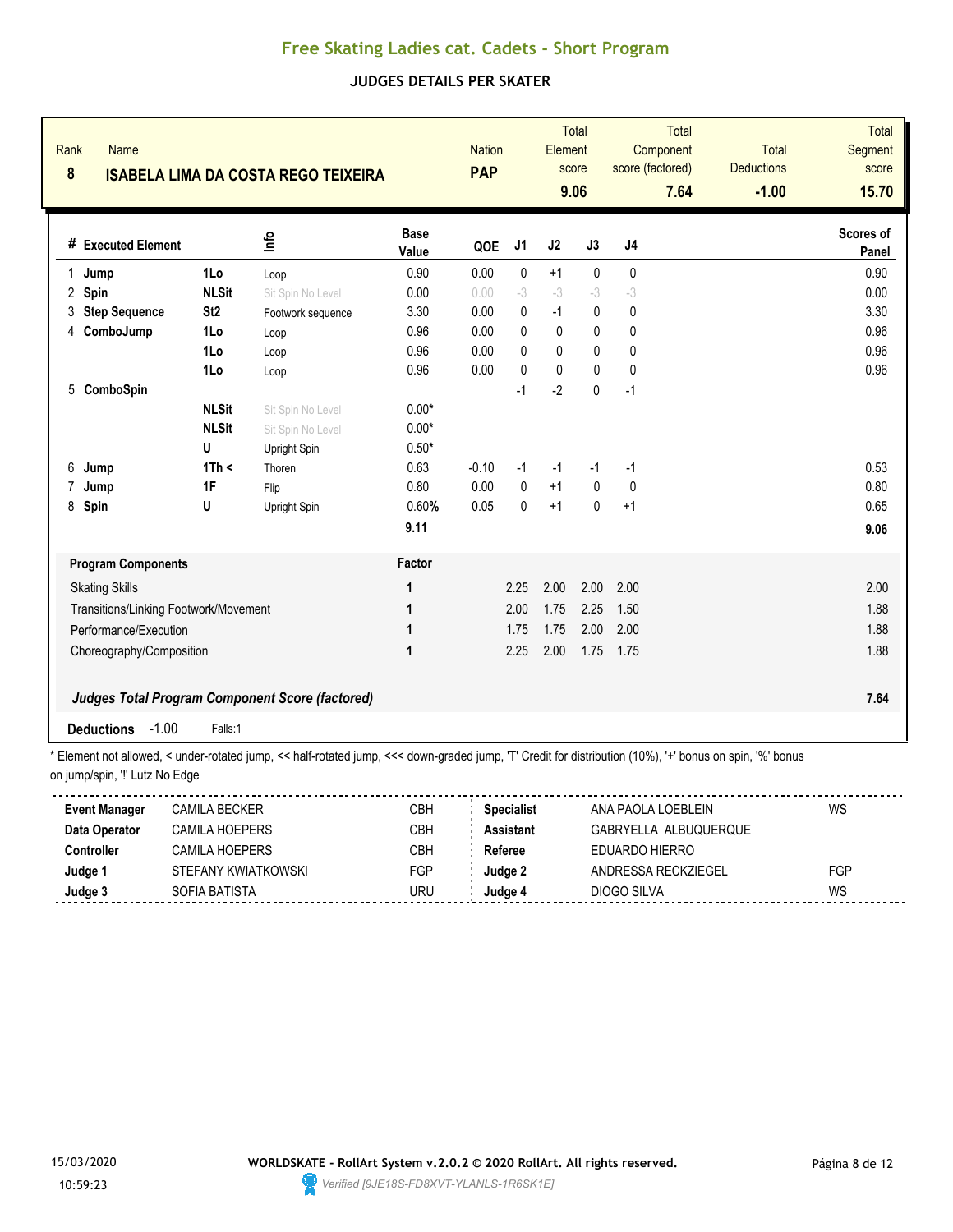### **JUDGES DETAILS PER SKATER**

| Rank<br><b>Name</b><br>$\boldsymbol{9}$<br><b>MARIANA STEFANI IRIGARAY</b> |              |                                                                                   |                      | <b>Nation</b><br><b>SGN</b> |                | Element   | <b>Total</b><br>score<br>7.96 | Component<br>score (factored)                                                                                                                                                                                                                                                                    | Total<br>6.62 | <b>Total</b><br><b>Deductions</b><br>$-1.00$ | <b>Total</b><br><b>Segment</b><br>score<br>13.58 |
|----------------------------------------------------------------------------|--------------|-----------------------------------------------------------------------------------|----------------------|-----------------------------|----------------|-----------|-------------------------------|--------------------------------------------------------------------------------------------------------------------------------------------------------------------------------------------------------------------------------------------------------------------------------------------------|---------------|----------------------------------------------|--------------------------------------------------|
| # Executed Element                                                         |              | ۴ů                                                                                | <b>Base</b><br>Value | QOE                         | J <sub>1</sub> | J2        | J3                            | J <sub>4</sub>                                                                                                                                                                                                                                                                                   |               |                                              | Scores of<br>Panel                               |
| $\mathbf{1}$<br>Spin                                                       | S            | Sit Spin                                                                          | 0.80                 | $-0.30$                     | $-3$           | $-3$      | $-2$                          | $-3$                                                                                                                                                                                                                                                                                             |               |                                              | 0.50                                             |
| 2<br>Jump                                                                  | 1F           | Flip                                                                              | 0.80                 | 0.00                        | $\mathbf{0}$   | $\pmb{0}$ | $\mathbf{0}$                  | 0                                                                                                                                                                                                                                                                                                |               |                                              | 0.80                                             |
| <b>Step Sequence</b><br>3                                                  | <b>StB</b>   | Footwork sequence                                                                 | 1.80                 | $-0.30$                     | $-1$           | $-1$      | $-1$                          | $-1$                                                                                                                                                                                                                                                                                             |               |                                              | 1.50                                             |
| Jump<br>4                                                                  | 1Lo          | Loop                                                                              | 0.90                 | $-0.20$                     | $-2$           | $-2$      | $-3$                          | $-2$                                                                                                                                                                                                                                                                                             |               |                                              | 0.70                                             |
| 5<br>ComboJump                                                             | 1Lo          | Loop                                                                              | 0.96                 | $-0.10$                     | $-1$           | $-1$      | $-3$                          | $-1$                                                                                                                                                                                                                                                                                             |               |                                              | 0.86                                             |
|                                                                            | 1Lo          | Loop                                                                              | 0.96                 | $-0.10$                     | $-1$           | $-1$      | $-1$                          | $\mathbf{0}$                                                                                                                                                                                                                                                                                     |               |                                              | 0.86                                             |
|                                                                            | 1Lo          | Loop                                                                              | 0.96                 | $-0.05$                     | 0              | $-1$      | $-1$                          | 0                                                                                                                                                                                                                                                                                                |               |                                              | 0.91                                             |
| ComboSpin<br>6                                                             |              |                                                                                   |                      |                             | $-3$           | $-3$      | $-3$                          | $-3$                                                                                                                                                                                                                                                                                             |               |                                              |                                                  |
|                                                                            | S            | Sit Spin                                                                          | 0.80                 | $-0.30$                     |                |           |                               |                                                                                                                                                                                                                                                                                                  |               |                                              | 0.50                                             |
|                                                                            | U            | Upright Spin                                                                      | 0.50                 | $-0.30$                     |                |           |                               |                                                                                                                                                                                                                                                                                                  |               |                                              | 0.20                                             |
|                                                                            | <b>NLSit</b> | Sit Spin No Level                                                                 | 0.00                 | 0.00                        |                |           |                               |                                                                                                                                                                                                                                                                                                  |               |                                              | 0.00                                             |
| 7 Jump                                                                     | 1Th <        | Thoren                                                                            | 0.63                 | $-0.10$                     | $-2$           | $-1$      | $-1$                          | $-1$                                                                                                                                                                                                                                                                                             |               |                                              | 0.53                                             |
| 8<br>Spin                                                                  | S            | Sit Spin                                                                          | 0.80                 | $-0.20$                     | $-2$           | $-1$      | $-2$                          | $-3$                                                                                                                                                                                                                                                                                             |               |                                              | 0.60                                             |
|                                                                            |              |                                                                                   | 9.91                 |                             |                |           |                               |                                                                                                                                                                                                                                                                                                  |               |                                              | 7.96                                             |
| <b>Program Components</b>                                                  |              |                                                                                   | Factor               |                             |                |           |                               |                                                                                                                                                                                                                                                                                                  |               |                                              |                                                  |
| <b>Skating Skills</b>                                                      |              |                                                                                   | 1                    |                             | 1.75           | 1.75      | 1.75                          | 1.50                                                                                                                                                                                                                                                                                             |               |                                              | 1.75                                             |
| Transitions/Linking Footwork/Movement                                      |              |                                                                                   | 1                    |                             | 1.75           | 1.50      | 1.75                          | 1.50                                                                                                                                                                                                                                                                                             |               |                                              | 1.62                                             |
| Performance/Execution                                                      |              |                                                                                   | 1                    |                             | 1.50           | 1.75      | 1.50                          | 1.50                                                                                                                                                                                                                                                                                             |               |                                              | 1.50                                             |
| Choreography/Composition                                                   |              |                                                                                   | 1                    |                             | 1.75           | 1.75      | 2.00                          | 1.50                                                                                                                                                                                                                                                                                             |               |                                              | 1.75                                             |
|                                                                            |              |                                                                                   |                      |                             |                |           |                               |                                                                                                                                                                                                                                                                                                  |               |                                              |                                                  |
|                                                                            |              | <b>Judges Total Program Component Score (factored)</b>                            |                      |                             |                |           |                               |                                                                                                                                                                                                                                                                                                  |               |                                              | 6.62                                             |
| $-1.00$<br><b>Deductions</b><br>$*$ Figure                                 | Falls:1      | ومراسيهم والمراجات والمستنزل المستشفين فالمسارحات والمستنزل المستشفين والمستنزعين |                      |                             |                |           |                               | $\mathbf{I}$ and $\mathbf{I}$ and $\mathbf{I}$ and $\mathbf{I}$ and $\mathbf{I}$ and $\mathbf{I}$ and $\mathbf{I}$ and $\mathbf{I}$ and $\mathbf{I}$ and $\mathbf{I}$ and $\mathbf{I}$ and $\mathbf{I}$ and $\mathbf{I}$ and $\mathbf{I}$ and $\mathbf{I}$ and $\mathbf{I}$ and $\mathbf{I}$ and |               | 10/1 h                                       |                                                  |

| <b>Event Manager</b> | <b>CAMILA BECKER</b> | СВН        | <b>Specialist</b> | ANA PAOLA LOEBLEIN    | WS  |
|----------------------|----------------------|------------|-------------------|-----------------------|-----|
| Data Operator        | CAMILA HOFPFRS       | CBH        | <b>Assistant</b>  | GABRYELLA ALBUQUERQUE |     |
| Controller           | CAMILA HOFPFRS       | СВН        | Referee           | FDUARDO HIFRRO        |     |
| Judge 1              | STEFANY KWIATKOWSKI  | <b>FGP</b> | Judge 2           | ANDRESSA RECKZIEGEL   | FGP |
| Judge 3              | SOFIA BATISTA        | JRU        | Judqe⊿            | DIOGO SILVA           | WS  |
|                      |                      |            |                   |                       |     |

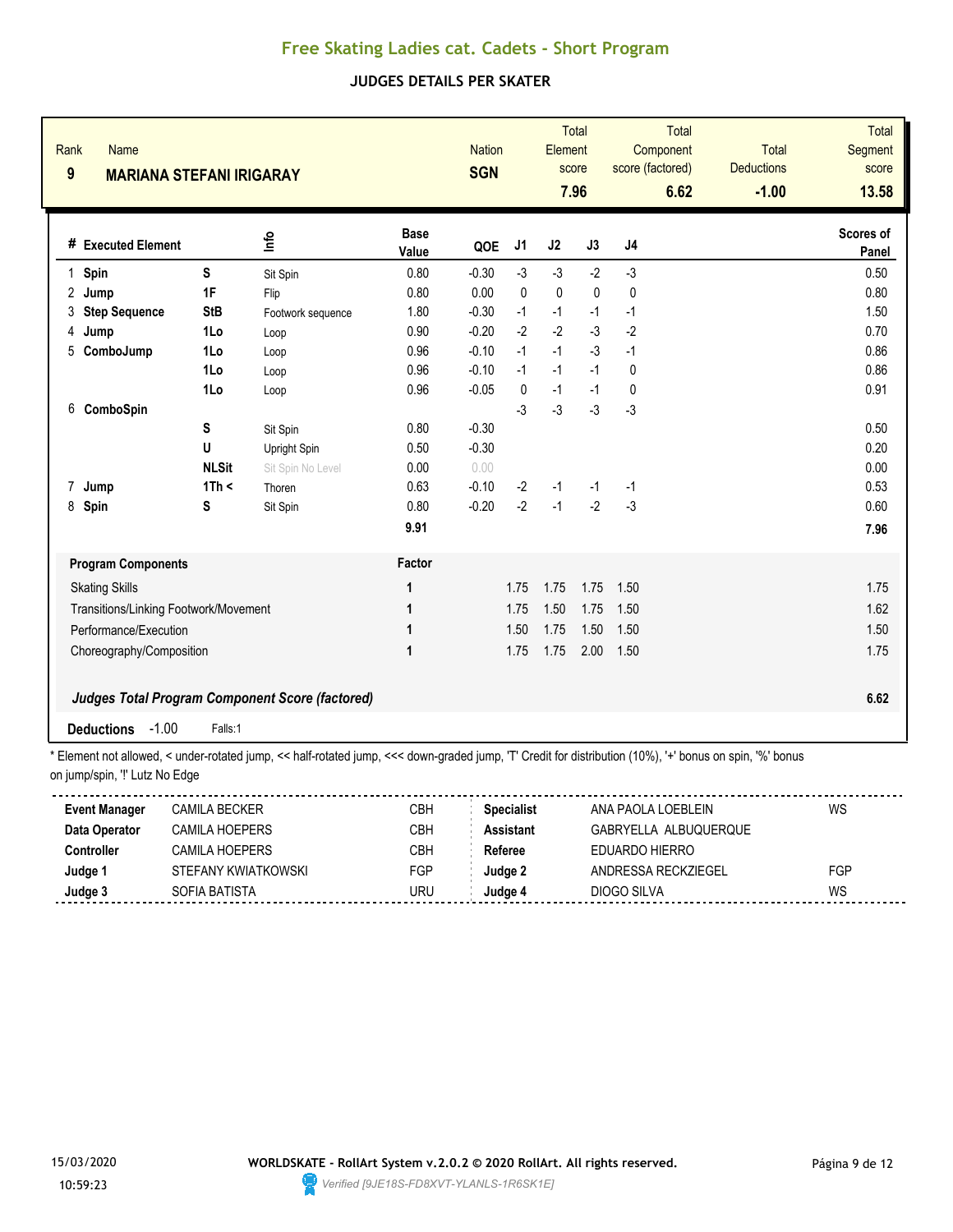### **JUDGES DETAILS PER SKATER**

| Rank<br><b>Name</b><br>10             | AMANDA NAILÊ VERRI LANDELL                             |                   |                      | <b>Nation</b><br><b>PLP</b> |              | Element      | <b>Total</b><br>score<br>7.53 | Component<br>score (factored) | Total<br>5.99 | <b>Total</b><br><b>Deductions</b><br>0.00 | <b>Total</b><br><b>Segment</b><br>score<br>13.52 |
|---------------------------------------|--------------------------------------------------------|-------------------|----------------------|-----------------------------|--------------|--------------|-------------------------------|-------------------------------|---------------|-------------------------------------------|--------------------------------------------------|
| # Executed Element                    |                                                        | ۴ů                | <b>Base</b><br>Value | QOE                         | J1           | J2           | J3                            | J <sub>4</sub>                |               |                                           | Scores of<br>Panel                               |
| <b>Step Sequence</b><br>1             | <b>StB</b>                                             | Footwork sequence | 1.80                 | $-0.60$                     | $-2$         | $-1$         | $-2$                          | $-2$                          |               |                                           | 1.20                                             |
| 2<br>Spin                             | S                                                      | Sit Spin          | 0.80                 | 0.05                        | $-2$         | $+1$         | $+1$                          | 0                             |               |                                           | 0.85                                             |
| 3<br>Jump                             | 1Lo                                                    | Loop              | 0.90                 | 0.00                        | $\mathbf{0}$ | $\pmb{0}$    | $\mathbf{0}$                  | $\mathbf{0}$                  |               |                                           | 0.90                                             |
| ComboSpin<br>4                        |                                                        |                   |                      |                             | $-2$         | 0            | 0                             | $\mathbf{0}$                  |               |                                           |                                                  |
|                                       | <b>NLSit</b>                                           | Sit Spin No Level | 0.00                 | 0.00                        |              |              |                               |                               |               |                                           | 0.00                                             |
|                                       | S                                                      | Sit Spin          | 0.80                 | 0.00                        |              |              |                               |                               |               |                                           | 0.80                                             |
|                                       | U                                                      | Upright Spin      | 0.50                 | 0.00                        |              |              |                               |                               |               |                                           | 0.50                                             |
| 5<br>ComboJump                        | 1F                                                     | Flip              | 0.86                 | $-0.15$                     | $-2$         | 0            | $-3$                          | $-1$                          |               |                                           | 0.71                                             |
|                                       | 1Lo <                                                  | Loop              | 0.67                 | $-0.20$                     | $-3$         | $-1$         | $-2$                          | $-2$                          |               |                                           | 0.47                                             |
| 6<br>Spin                             | S                                                      | Sit Spin          | 0.80                 | 0.00                        | $-2$         | $\mathbf 0$  | $\mathbf{0}$                  | $\mathbf 0$                   |               |                                           | 0.80                                             |
| 7<br>Jump                             | 1T                                                     | Toeloop           | 0.60                 | $-0.10$                     | $-1$         | $-1$         | $-3$                          | $-1$                          |               |                                           | 0.50                                             |
| 8<br>Jump                             | 1F                                                     | Flip              | 0.80                 | 0.00                        | 0            | $\mathbf{0}$ | $\mathbf 0$                   | $-1$                          |               |                                           | 0.80                                             |
|                                       |                                                        |                   | 8.53                 |                             |              |              |                               |                               |               |                                           | 7.53                                             |
| <b>Program Components</b>             |                                                        |                   | Factor               |                             |              |              |                               |                               |               |                                           |                                                  |
| <b>Skating Skills</b>                 |                                                        |                   | 1                    |                             | 1.75         | 2.00         | 1.50                          | 1.50                          |               |                                           | 1.62                                             |
| Transitions/Linking Footwork/Movement |                                                        |                   | 1                    |                             | 1.50         | 1.75         | 1.75                          | 1.25                          |               |                                           | 1.62                                             |
| Performance/Execution                 |                                                        |                   | 1                    |                             | 1.25         | 2.00         | 1.25                          | 1.00                          |               |                                           | 1.25                                             |
| Choreography/Composition              |                                                        |                   | 1                    |                             | 1.50         | 2.00         | 1.25                          | 1.50                          |               |                                           | 1.50                                             |
|                                       | <b>Judges Total Program Component Score (factored)</b> |                   |                      |                             |              |              |                               |                               |               |                                           | 5.99                                             |
| 0.00<br><b>Deductions</b>             |                                                        |                   |                      |                             |              |              |                               |                               |               |                                           |                                                  |

| <b>Event Manager</b> | CAMILA BECKER       | СВН        | <b>Specialist</b> | ANA PAOLA LOEBLEIN    | WS  |
|----------------------|---------------------|------------|-------------------|-----------------------|-----|
| Data Operator        | CAMILA HOEPERS      | СВН        | Assistant         | GABRYELLA ALBUQUERQUE |     |
| Controller           | CAMILA HOEPERS      | СВН        | Referee           | EDUARDO HIERRO        |     |
| Judge                | STEFANY KWIATKOWSKI | <b>FGP</b> | Judae 2           | ANDRESSA RECKZIEGEL   | FGP |
| Judge 3              | SOFIA BATISTA       | URU        | Judae 4           | DIOGO SILVA           | WS  |
|                      |                     |            |                   |                       |     |

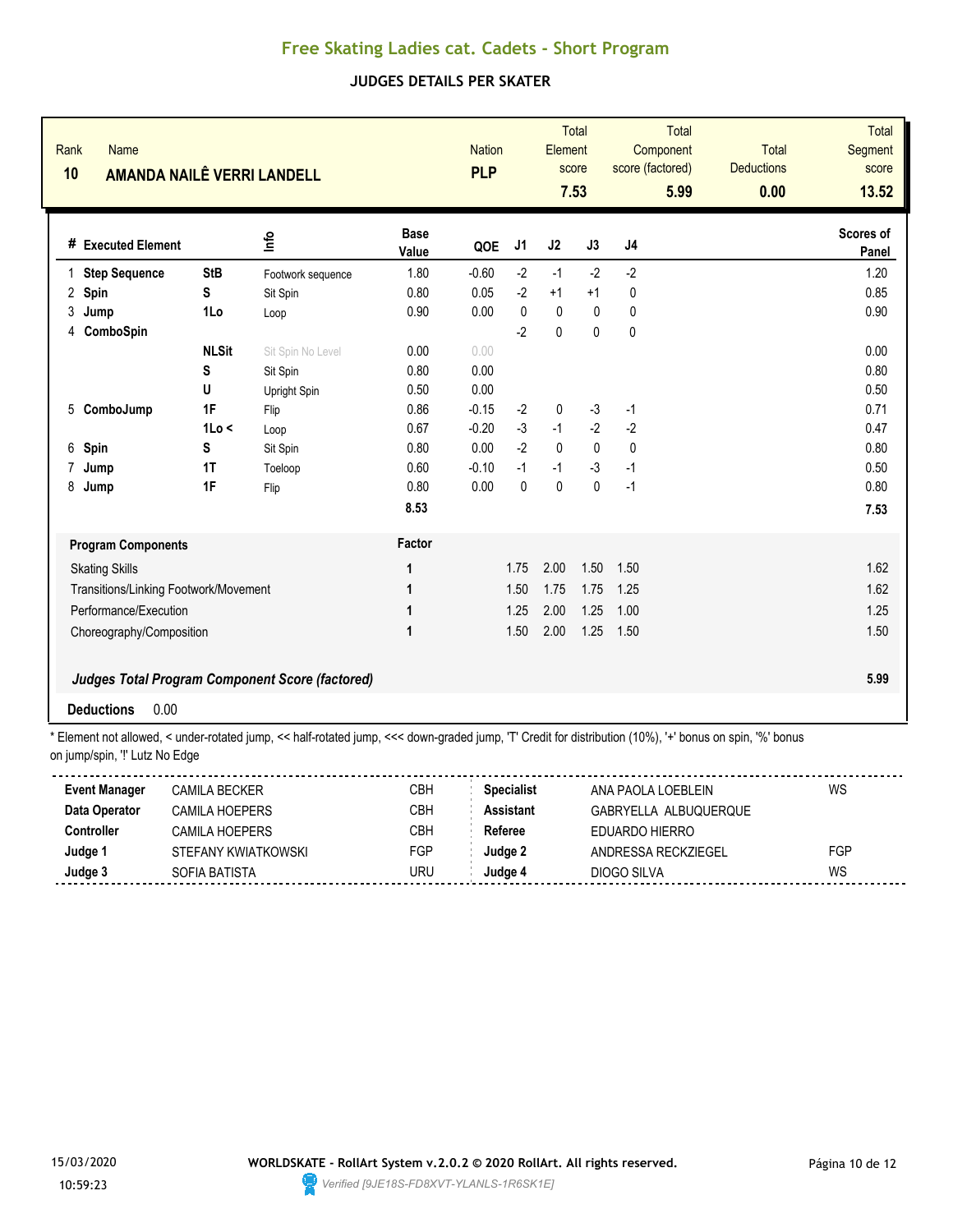### **JUDGES DETAILS PER SKATER**

|              | Rank<br><b>Name</b><br>11<br><b>MARIANA JULIA ALMEIDA QUEIROZ</b> |              |                                                                                                                                                    |                      | <b>CEM</b> | <b>Nation</b> |      | <b>Total</b><br>Element<br>score<br>8.50 | <b>Total</b><br>Component<br>score (factored)<br>6.13 |      | <b>Total</b><br><b>Deductions</b><br>$-2.00$ | <b>Total</b><br>Segment<br>score<br>12.63 |
|--------------|-------------------------------------------------------------------|--------------|----------------------------------------------------------------------------------------------------------------------------------------------------|----------------------|------------|---------------|------|------------------------------------------|-------------------------------------------------------|------|----------------------------------------------|-------------------------------------------|
|              | # Executed Element                                                |              | <b>Shul</b>                                                                                                                                        | <b>Base</b><br>Value | QOE        | J1            | J2   | J3                                       | J <sub>4</sub>                                        |      |                                              | Scores of<br>Panel                        |
| $\mathbf{1}$ | Jump                                                              | 1A <         | Axel                                                                                                                                               | 0.91                 | $-0.30$    | $-2$          | $-1$ | $-3$                                     | $-2$                                                  |      |                                              | 0.61                                      |
| 2            | Spin                                                              | <b>NLSit</b> | Sit Spin No Level                                                                                                                                  | 0.00                 | 0.00       | $-3$          | $-3$ | $-3$                                     | $-3$                                                  |      |                                              | 0.00                                      |
| 3            | <b>Step Sequence</b>                                              | St1          | Footwork sequence                                                                                                                                  | 2.30                 | $-0.30$    | $-1$          | $-1$ | $-1$                                     | $-1$                                                  |      |                                              | 2.00                                      |
| 4            | ComboSpin                                                         |              |                                                                                                                                                    |                      |            | $-1$          | $-2$ | $-1$                                     | $-1$                                                  |      |                                              |                                           |
|              |                                                                   | S            | Sit Spin                                                                                                                                           | 0.80                 | $-0.10$    |               |      |                                          |                                                       |      |                                              | 0.70                                      |
|              |                                                                   | U            | Upright Spin                                                                                                                                       | 0.50                 | $-0.10$    |               |      |                                          |                                                       |      |                                              | 0.40                                      |
|              |                                                                   | S            | Sit Spin                                                                                                                                           | 0.80                 | $-0.10$    |               |      |                                          |                                                       |      |                                              | 0.70                                      |
| 5            | Jump                                                              | 1F           | Flip                                                                                                                                               | 0.80                 | 0.00       | $\mathbf{0}$  | $+1$ | 0                                        | 0                                                     |      |                                              | 0.80                                      |
| 6            | Jump                                                              | 1Lo          | Loop                                                                                                                                               | 0.90                 | $-0.10$    | $-1$          | $-1$ | 0                                        | $-1$                                                  |      |                                              | 0.80                                      |
| 7            | Spin                                                              | S            | Sit Spin                                                                                                                                           | 0.80                 | $-0.20$    | $-2$          | $-2$ | $-2$                                     | $-2$                                                  |      |                                              | 0.60                                      |
| 8            | ComboJump                                                         | 1Lo          | Loop                                                                                                                                               | 0.96                 | $-0.10$    | $-1$          | $-1$ | $\mathbf{0}$                             | $-1$                                                  |      |                                              | 0.86                                      |
|              |                                                                   | 1Lo          | Loop                                                                                                                                               | 0.96                 | $-0.20$    | $-2$          | $-1$ | $-3$                                     | $-2$                                                  |      |                                              | 0.76                                      |
|              |                                                                   | 1Lo <        | Loop                                                                                                                                               | 0.67                 | $-0.40$    | $-3$          | $-3$ | $-3$                                     | $-3$                                                  |      |                                              | 0.27                                      |
|              |                                                                   |              |                                                                                                                                                    | 10.40                |            |               |      |                                          |                                                       |      |                                              | 8.50                                      |
|              | <b>Program Components</b>                                         |              |                                                                                                                                                    | Factor               |            |               |      |                                          |                                                       |      |                                              |                                           |
|              | <b>Skating Skills</b>                                             |              |                                                                                                                                                    | 1                    |            | 1.50          | 1.75 | 1.25                                     | 1.50                                                  |      |                                              | 1.50                                      |
|              | Transitions/Linking Footwork/Movement                             |              |                                                                                                                                                    | 1                    |            | 1.50          | 1.50 | 1.25                                     | 1.25                                                  |      |                                              | 1.38                                      |
|              | Performance/Execution                                             |              |                                                                                                                                                    | 1                    |            | 1.50          | 1.50 | 1.50                                     | 1.25                                                  |      |                                              | 1.50                                      |
|              | Choreography/Composition                                          |              |                                                                                                                                                    | 1                    |            | 2.00          | 1.50 | 2.00                                     | 1.50                                                  |      |                                              | 1.75                                      |
|              | Judges Total Program Component Score (factored)                   |              |                                                                                                                                                    |                      |            |               |      |                                          |                                                       | 6.13 |                                              |                                           |
|              | $-2.00$<br><b>Deductions</b>                                      | Falls:2      | * Element not ellowed zunder retated jumn zz bolf retated jumn zzz dewn aroded jumn IT! Credit for distribution (100/) L. henye en enjn 10/1 benye |                      |            |               |      |                                          |                                                       |      |                                              |                                           |

| <b>Event Manager</b> | CAMILA BECKER       | СВН | <b>Specialist</b> | ANA PAOLA LOEBLEIN    | WS  |
|----------------------|---------------------|-----|-------------------|-----------------------|-----|
| Data Operator        | CAMII A HOFPFRS     | CBH | <b>Assistant</b>  | GABRYELLA ALBUQUERQUE |     |
| Controller           | CAMII A HOFPFRS     | СВН | Referee           | <b>FDUARDO HIFRRO</b> |     |
| Judge 1              | STEFANY KWIATKOWSKI | FGP | Judge 2           | ANDRESSA RECKZIEGEL   | FGP |
| Judge 3              | SOFIA BATISTA       | JRU | Judge⊿            | DIOGO SILVA           | WS  |
|                      |                     |     |                   |                       |     |